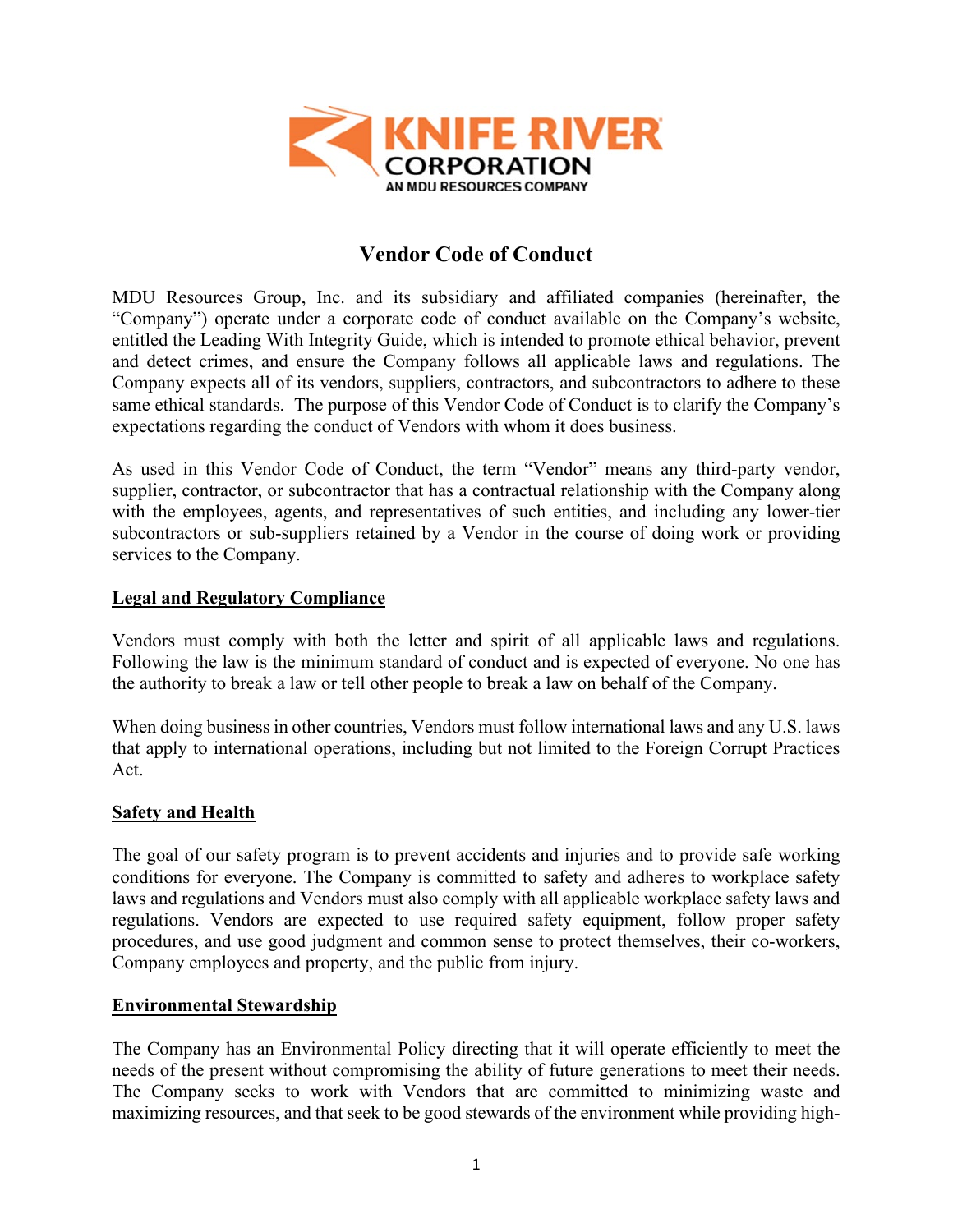quality and reasonably priced products and services. Vendors are expected to comply with or surpass all applicable environmental laws, regulations and permit requirements.

# **Disclosing Conflicts of Interest**

The Company's Leading With Integrity Guide identifies certain situations involving Vendors that may constitute a conflict of interest. Company employees are forbidden from holding a significant financial interest (defined as 5% ownership or greater) in any company or other organization that does business or wants to do business with the Company, unless this relationship is disclosed to the Company and the business relationship has been approved in accordance with Company policy.

Potential conflicts of interest may arise in other situations, such as when a Vendor employs someone who is also an employee of the Company or someone who has a close personal relationship to an employee of the Company. Vendors are expected to report any suspected conflict of interest to the Company as soon as reasonably possible after the conflict is discovered.

## **Maintaining Business Records**

Accurate, reliable information and records are critical to meeting the Company's financial reporting and legal obligations. Vendors are expected to prepare required reports and invoices promptly, completely and accurately. Vendors must follow all applicable laws and contractual requirements in creating, maintaining and disposing of records reflecting their business dealings with the Company.

## **Cybersecurity and Data Protection**

Vendors are expected to protect the Company's confidential information. Vendors must adopt and maintain processes to provide reasonable protections for personal, proprietary and confidential information, including information that they access, receive or process on behalf of the Company. Vendors must comply with all applicable privacy and data protection and information security laws and regulations.

Vendors who provide cloud computing services or other forms of third-party information technology and information technology support must adhere to the specific control requirements required by the Company's Information Technology policies, as applicable.

## **Employment Conditions**

Vendors are expected to comply with all applicable equal employment opportunity and affirmative action laws.

Vendors are expected to provide a work environment that is free of discrimination and unlawful harassment, including but not limited to discrimination or harassment based on age, race, color, religion, gender, sexual orientation, national origin, disability or veteran status.

Vendors are expected to comply with wage and hour laws and other statutes that regulate the employer/employee relationship and the work environment, including laws prohibiting retaliation against employees who invoke their rights under labor and employee relations laws.